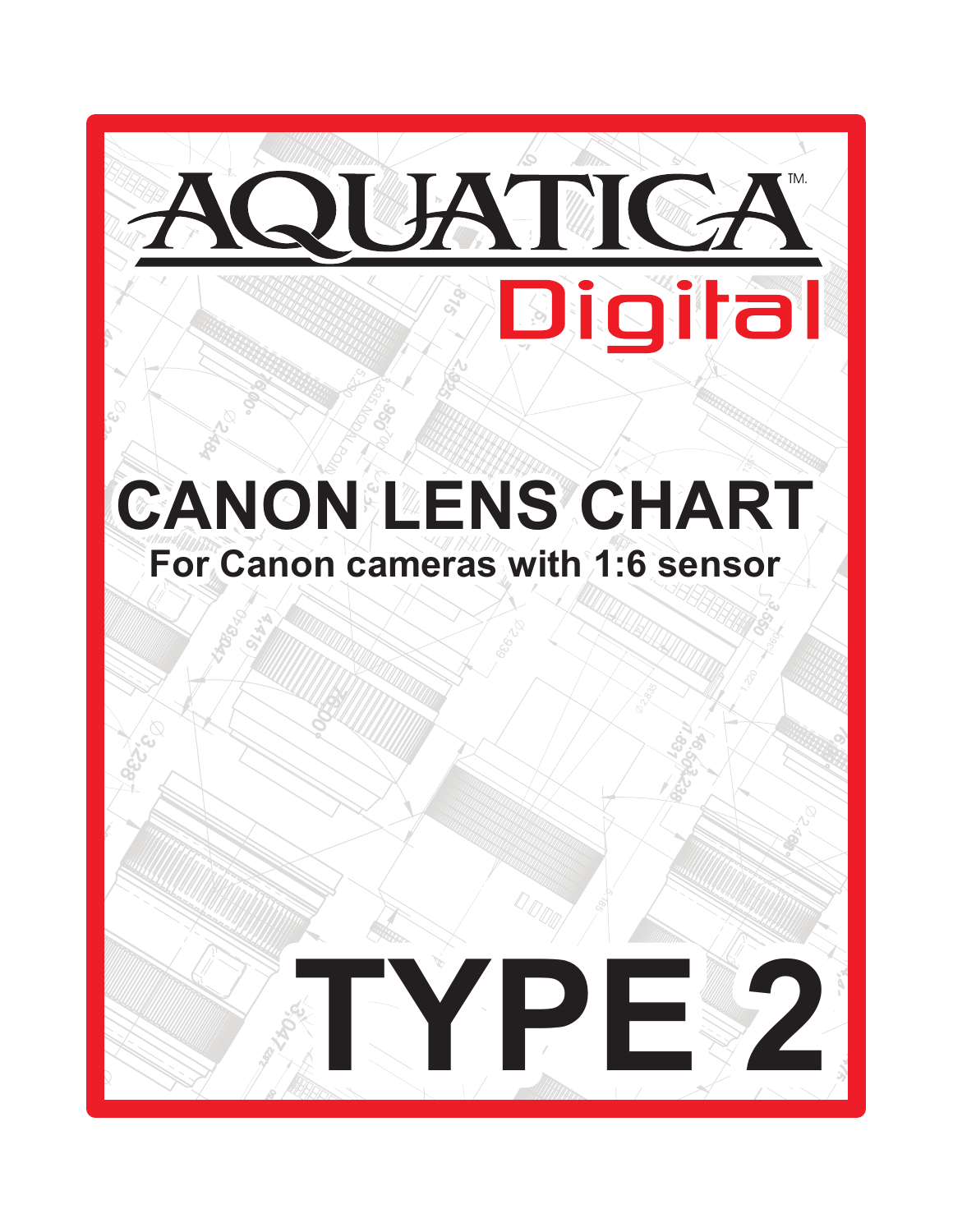

## **4" Dome port lens chart (#18410)**

 $*$  Neoprene dome cover # 18508 included with port

|                                                       |        | <b>GEARS</b> |              | <b>PORT</b>      | <b>LOCKING</b> | <b>DOME</b>  | <b>SHADE</b> | <b>REAR POR</b> |
|-------------------------------------------------------|--------|--------------|--------------|------------------|----------------|--------------|--------------|-----------------|
| Camera lens                                           |        | Zoom         | <b>Focus</b> | <b>EXTENSION</b> | <b>COLLAR</b>  | <b>SHADE</b> | <b>COVER</b> | <b>COVER</b>    |
| Canon EF 8-15mm f/4L USM FISHEYE                      | $*(1)$ | 19001        | AF Only      | 18463            | N/R            | Built-In     | Included     | 18790           |
| Canon EF 15mm f/2.8 Fisheye                           |        |              | $*(2)$       |                  |                |              |              |                 |
| Sigma 10mm f/2.8 EX DC HSM Fisheve                    |        |              | $*(3)$       |                  |                |              |              |                 |
| Sigma 15mm f/2.8 EX DG Fisheye                        |        |              | $*(3)$       |                  |                |              |              |                 |
| Tokina AT-X 10-17mm f/3.5-4.5 AF DX Fisheve           |        | 18717        | AF Only      | 18456            | N/R            | Built-In     | Included     | 18790           |
| Tokina AT-X 10-17mm f/3.5-4.5 AF DX Fisheye + 1.4x TC |        | 17831        | AF Only      | 18453            | N/R            | Built-In     | Included     | 18790           |
|                                                       |        |              |              |                  |                |              |              |                 |

|                |                | <b>OPTIONAL ACCESSORIES</b> |              |                  |  |  |  |  |  |
|----------------|----------------|-----------------------------|--------------|------------------|--|--|--|--|--|
|                | <b>PORT</b>    |                             | <b>DOME</b>  |                  |  |  |  |  |  |
| PORT           | <b>LOCKING</b> | <b>DOME</b>                 | <b>SHADE</b> | <b>REAR PORT</b> |  |  |  |  |  |
| <b>TENSION</b> | <b>COLLAR</b>  | <b>SHADE</b>                | <b>COVER</b> | <b>COVER</b>     |  |  |  |  |  |
| 8463           | N/R            | Built-In                    | Included     | 18790            |  |  |  |  |  |
|                |                |                             |              |                  |  |  |  |  |  |
|                |                |                             |              |                  |  |  |  |  |  |
|                |                |                             |              |                  |  |  |  |  |  |
| 8456           | N/R            | Built-In                    | Included     | 18790            |  |  |  |  |  |
| 8453           | N/R            | Built-In                    | Included     | 18790            |  |  |  |  |  |
|                |                |                             |              |                  |  |  |  |  |  |

**\*(1) This port has a built-in shade that prevents using the whole zoom range of this circular fisheye lens**

**\*\*\* It is possible, by special request, to order this dome port with the shade machined off \*\*\***

**\*(2) This lens does not focus close enough to be used with this dome port.**

**\*(3) The protubing length of this lens shade prohibits using it with this dome port, damages could results to the internal surface of the dome lens N/R = Not Required Revised September 10, 2014**

## **6" Dome port lens chart (#18409) OPTIONAL ACCESSORIES**

| * Neoprene dome cover #18502 included with port             |              |              |                  | PORT           |              | <b>DOME</b>  |                  |
|-------------------------------------------------------------|--------------|--------------|------------------|----------------|--------------|--------------|------------------|
|                                                             | <b>GEARS</b> |              | <b>PORT</b>      | <b>LOCKING</b> | <b>DOME</b>  | <b>SHADE</b> | <b>REAR PORT</b> |
| <b>Camera lens</b>                                          | Zoom         | <b>Focus</b> | <b>EXTENSION</b> | <b>COLLAR</b>  | <b>SHADE</b> | <b>COVER</b> | <b>COVER</b>     |
| Canon EF 15mm f/2.8 Fisheye                                 | N/R          | 18702        | N/R              | N/R            | 18484        | 18504        | 18790            |
| ICanon EF 20mm f/2.8                                        | N/R          | AF only      | 18456            | 18469          | 18484        | 18504        | 18790            |
| Canon EF 24mm f/1.4L II USM                                 | N/R          | 19002        | 18456            | 18469          | 18484        | 18504        | 18790            |
| IICanon EF 8-15mm f/4L USM FISHEYE                          | 19001        | AF only      | 18463            | 18469          | N/R          | N/R          | 18790            |
| Canon EF-S 10-22mm f/3.5-4.5 USM                            | 18706        | AF only      | 18453            | 18469          | 18484        | 18504        | 18790            |
| Sigma 4.5mm f/2.8 EX DC HSM Circular Fisheye                | N/R          | AF only      | 18456            | 18469          | N/R          | N/R          | 18790            |
| Sigma 8mm F3.5 EX DG Circular Fisheye                       | N/R          | AF only      | 18456            | 18469          | N/R          | N/R          | 18790            |
| Sigma 10mm f/2.8 EX DC HSM Fisheye                          | N/R          | AF only      | N/R              | N/R            | 18484        | 18504        | 18790            |
| Sigma 10-20mm f/3.5 EX DC HSM                               | 18770        | AF only      | 18453            | 18469          | 18484        | 18504        | 18790            |
| Sigma 10-20mm f/4-5.6 EX DC HSM                             | 18698        | AF only      | 18453            | 18469          | 18484        | 18504        | 18790            |
| Sigma 15mm F2.8 EX DG Fisheye                               | N/R          | 18715        | N/R              | N/R            | 18484        | 18504        | 18790            |
| Sigma 17-70mm f/2.8-4 DC MACRO (HSM OS)                     | 18719        | AF only      | 18462            | 18469          | 18484        | 18504        | 18790            |
| Sigma 17-70mm f/2.8-4 DC MACRO (HSM OS) © Contemporary *(1) | 19008        | AF only      | 18457            | 18469          | 18484        | 18504        | 18790            |
| Tokina AT-X 10-17mm f/3.5-4.5 AF DX Fisheve                 | 18717        | AF only      | 18456            | 18469          | 18484        | 18504        | 18790            |
| Tokina AT-X 10-17mm f/3.5-4.5 AF DX Fisheye + 1.4x TC       | 18731        | AF only      | 18456            | 18469          | 18484        | 18504        | 18790            |
|                                                             |              |              |                  |                |              |              |                  |

(1) There are multiple versions of this lens, please confirm that your lens fits this description

N/R = Not required **Revised September 10, 2014**

http://www.aquatica.ca/en/charts/canon\_type\_2.pdf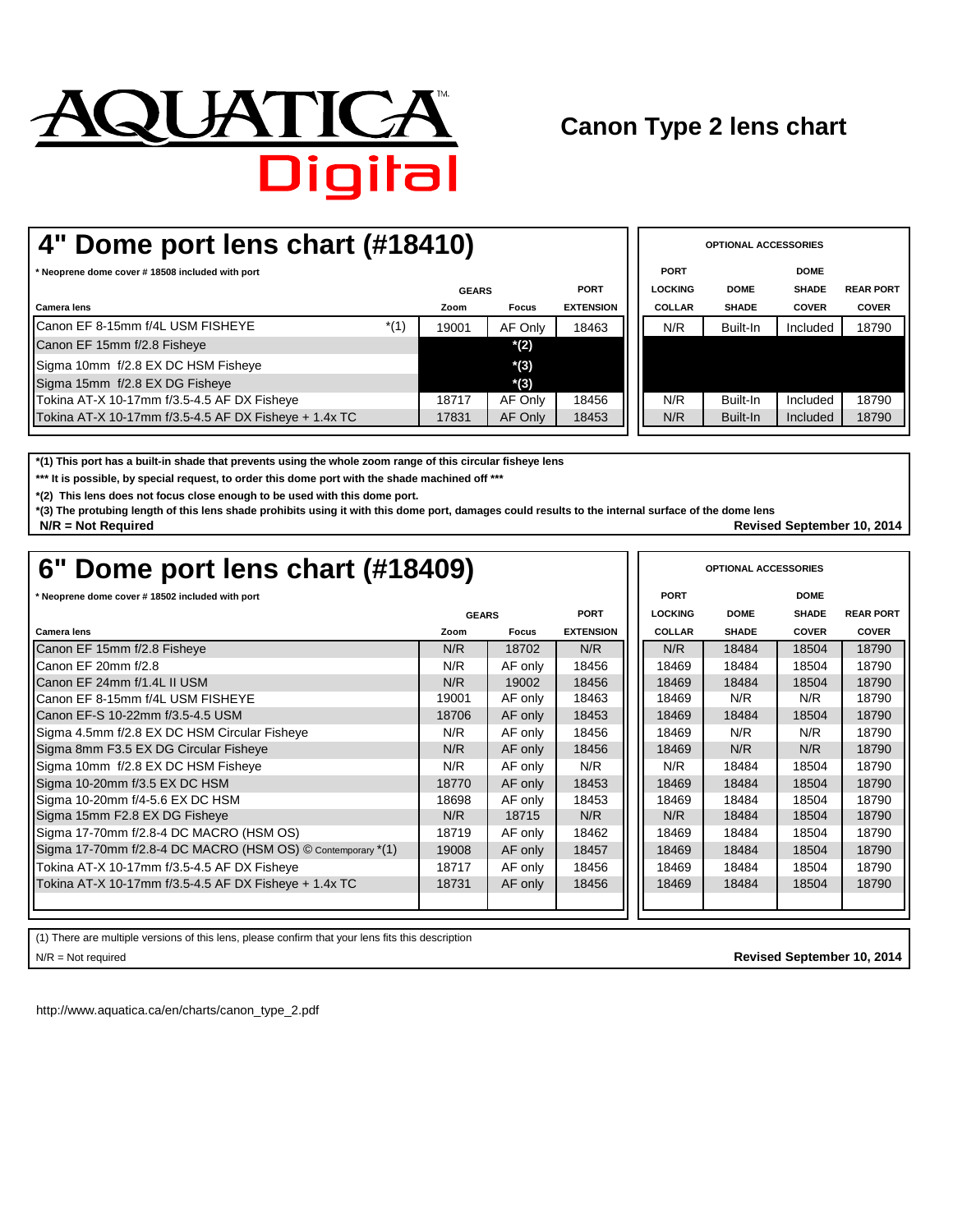

| * Neoprene dome cover #18500 included with port<br><b>Camera lens</b><br>Canon EF 14mm f/2.8 L TYPE II USM | Zoom<br>N/R<br>N/R | Gears<br><b>Focus</b><br>18771 | Port<br>Extension | Port<br>Locking |       | Dome  | <b>REAR PORT</b> |
|------------------------------------------------------------------------------------------------------------|--------------------|--------------------------------|-------------------|-----------------|-------|-------|------------------|
|                                                                                                            |                    |                                |                   |                 |       |       |                  |
|                                                                                                            |                    |                                |                   |                 | Dome  | Shade | Port             |
|                                                                                                            |                    |                                |                   | Collar          | Shade | Cover | Cover            |
|                                                                                                            |                    |                                | 18462             | 18469           | 18480 | 18503 | 18790            |
| Canon EF 14mm f/2.8 L OLDER TYPE                                                                           |                    | AF only                        | 18453             | 18469           | 18480 | 18503 | 18790            |
| Canon EF 15mm f/2.8 Fisheye                                                                                | N/R                | 18702                          | N/R               | N/R             | 18480 | 18503 | 18790            |
| Canon EF 20mm f/2.8                                                                                        | N/R                | AF only                        | 18456             | 18469           | 18480 | 18503 | 18790            |
| Canon EF 24mm f/1.4L II USM                                                                                | N/R                | 19002                          | 18456             | 18469           | 18480 | 18503 | 18790            |
| Canon EF 8-15mm f/4L USM FISHEYE                                                                           | 19001              | AF only                        | 18463             | 18469           | N/R   | N/R   | 18790            |
| Canon EF-S 10-22mm f/3.5-4.5 USM                                                                           | 18706              | AF only                        | 18453             | 18469           | 18480 | 18503 | 18790            |
| Canon EF-S 15-85 mm f/3.5-5.6 IS USM                                                                       | 18730              | AF only                        | 18458             | 18469           | 18480 | 18503 | 18790            |
| Canon EF 16-35 mm f/2.8 L II USM                                                                           | 18708              | AF only                        | 18457             | 18469           | 18480 | 18503 | 18790            |
| Canon EF 16-35 mm f/2.8 L II USM<br>$*(2)$                                                                 | 18708              | 19064 <sup>(2)</sup>           | $18464^{(2)}$     | 18469           | 18480 | 18503 | 18790            |
| Canon EF 17-40mm F/4L USM                                                                                  | 18708              | AF only                        | 18457             | 18469           | 18480 | 18503 | 18790            |
| Canon EF 17-40mm F/4L USM<br>$*(2)$                                                                        | 18708              | $19065^{(2)}$                  | $18465^{(2)}$     | 18469           | 18480 | 18503 | 18790            |
| Canon EF-S 17-85mm f/4-5.6 IS                                                                              | 18707              | AF only                        | 18453             | 18469           | 18480 | 18503 | 18790            |
| Canon EF-S 18-55mm f/3.5-5.6 USM                                                                           | 18703              | AF only                        | 18456             | 18469           | 18480 | 18503 | 18790            |
| Canon EF 24-105mm f/4L USM<br>$*(1)$                                                                       | 18700.1            | AF only                        | 18458             | 18469           | 18480 | 18503 | 18790            |
| Canon EF 24-70mm f/2.8L USM (older type)<br>$*(3)$                                                         | 18723              | AF only                        | 18458             | 18469           | 18480 | 18503 | 18790            |
| Canon EF 24-70mm f/2.8L USM Type II (newer type)                                                           | 19004              | AF only                        | 18458             | 18469           | 18480 | 18503 | 18790            |
| Sigma 4.5mm f/2.8 EX DC HSM Circular Fisheye                                                               | N/R                | AF only                        | 18456             | 18469           | N/R   | N/R   | 18790            |
| Sigma 8mm F3.5 EX DG Circular Fisheye                                                                      | N/R                | AF only                        | 18456             | 18469           | N/R   | N/R   | 18790            |
| Sigma 10mm F2.8 EX DC HSM Fisheye                                                                          | N/R                | AF only                        | N/R               | N/R             | 18480 | 18503 | 18790            |
| Sigma 10-20mm f/3.5 EX DC HSM                                                                              | 18770              | AF only                        | 18453             | 18469           | 18480 | 18503 | 18790            |
| Sigma 10-20mm f/4-5.6 EX DC HSM                                                                            | 18698              | AF only                        | 18453             | 18469           | 18480 | 18503 | 18790            |
| Sigma 14mm F2.8 EX ASPHERICAL HSM                                                                          | N/R                | AF only                        | 18462             | 18469           | 18480 | 18503 | 18790            |
| Sigma 15mm F2.8 EX DG FISHEYE                                                                              | N/R                | 18715                          | N/R               | N/R             | 18480 | 18503 | 18790            |
| Sigma 17-70mm f/2.8-4 DC MACRO (HSM OS)<br>$*(4)$                                                          | 18719              | AF only                        | 18462             | 18469           | 18480 | 18503 | 18790            |
| Sigma 17-70mm f/2.8-4 DC MACRO (HSM OS) ©<br>$*(4)$                                                        | 19008              | AF only                        | 18457             | 18469           | 18480 | 18503 | 18790            |
| Tokina AT-X 10-17mm f/3.5-4.5 AF DX Fisheye                                                                | 18717              | AF only                        | 18456             | 18469           | 18480 | 18503 | 18790            |
| Tokina AT-X 11-16mm f/2.8 AF PRO DX                                                                        | 18722              | AF only                        | 18453             | 18469           | 18480 | 18503 | 18790            |
| Tokina AT-X 12-24mm f/4 AF pro DX                                                                          | 18722              | AF only                        | 18453             | 18469           | 18480 | 18503 | 18790            |

 **\*(1) This lens requires a + 3 diopter to focus on the virtual image of the dome.**

 **\*(2) This port extension has a manual focusing knob and is supplied with a focus gear for that specific lens.**

 **\*(3) Compatible with 5D Mk II (# 20062) housings only.**

 **\*(4) There are multiple versions of this lens, please confirm that your lens fits this description.**

http://www.aquatica.ca/en/charts/canon\_type\_2.pdf

**N/R = Not Required Revised September 10, 2014**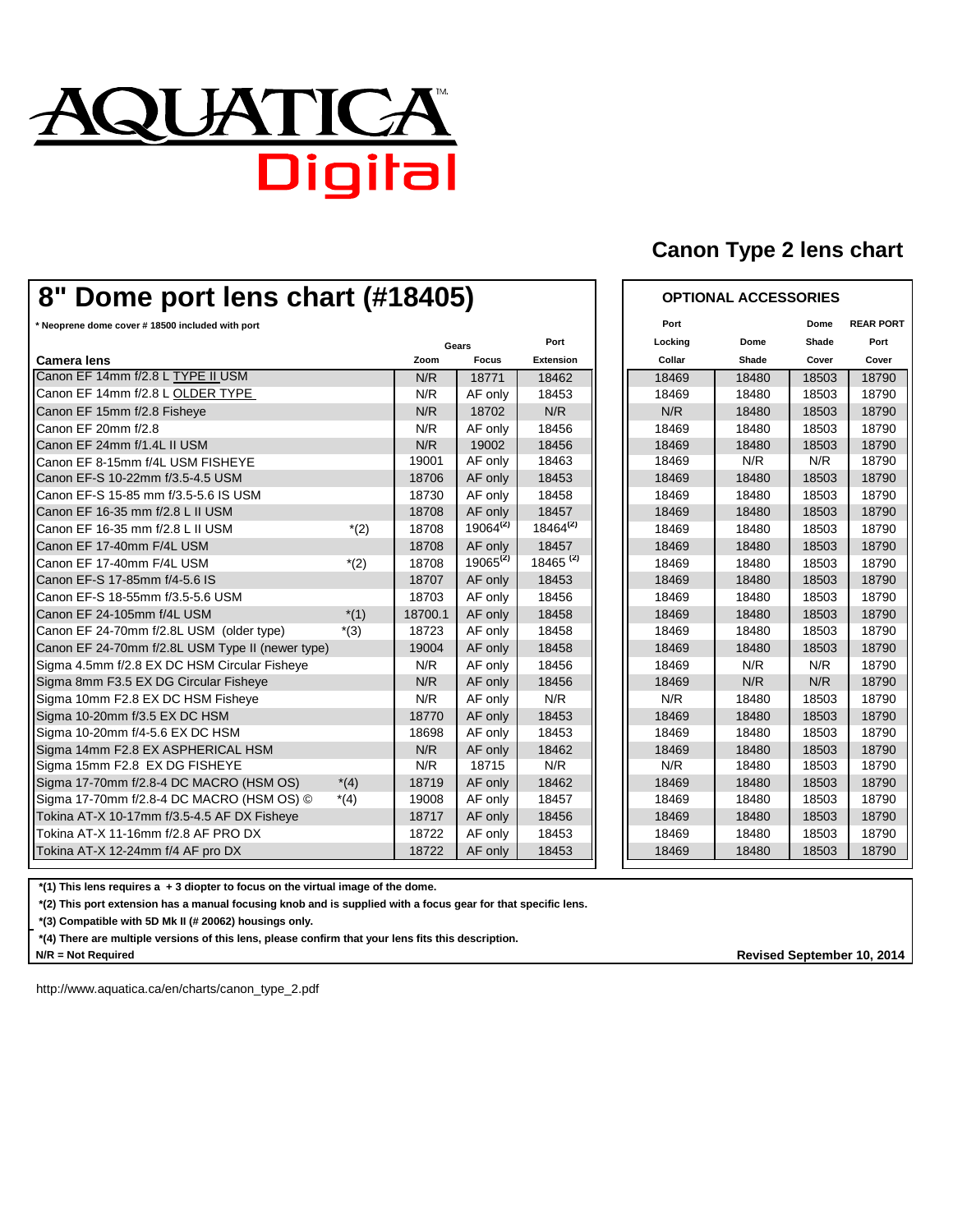

#### **9.25" Dome port lens chart (#18407)** OPTIONAL ACCESSORIES **\* Neoprene dome cover # 18506 included with port Port Dome Rear Port Locking Dome Shade Port Camera lens Zoom Focus Extension Collar Shade Cover Cover** Canon EF 14mm f/2.8 L TYPE II USM | N/R | 18771 | 18462 | | | 18469 | | | | | | 18790 Canon EF 14mm f/2.8 L OLDER TYPE NR NR | AF only | 18453 | | | | 18469 | | | | | 18790 Canon EF 15mm f/2.8 Fisheye N/R 18702 N/R N/R 18790 Canon EF 20mm f/2.8 N/R AF only 18456 18469 18790 Canon EF 24mm f/1.4L II USM NORTH SAND READER NORTH N/R | 19002 | 18456 | | | | 18469 | | | | | | 18790 Canon EF 8-15mm f/4L USM FISHEYE<sup>(1)</sup> | 19001 | AF only | 18463 | | | | 18469 | | | | | 18790 Canon EF-S 10-22mm f/3.5-4.5 USM 18706 | AF only | 18453 | | | 18469 | | | | 18790 Canon EF-S 15-85 mm f/3.5-5.6 IS USM | 18730 | AF only | 18458 | | | | 18469 | | | | | 18790 Canon EF 16-35 mm f/2.8 L II USM  $\begin{bmatrix} 18708 \\ -18708 \\ -20000 \end{bmatrix}$   $\begin{bmatrix} 18708 \\ 18708 \\ -18708 \\ -18708 \\ -18708 \\ -18708 \\ -18708 \\ -18708 \\ -18708 \\ -18708 \\ -18708 \\ -18708 \\ -18708 \\ -18708 \\ -18700 \\ -18700 \\ -18700 \\ -18700 \\ -18700 \\ -18700 \\ -18700$ Canon EF 16-35 mm f/2.8 L II USM \*(2) 18708 19064<sup>(2)</sup> 18464<sup>(2)</sup> 18464<sup>(2)</sup> 18469 **1906 18790** 18790<br>Canon EF 17-40mm F/4L USM 18700 18708 AF only 18457 18459 18469 **181 191** 18790 Canon EF 17-40mm F/4L USM 18708 AF only 18457<br>Canon EF 17-40mm F/4L USM 18708 19065<sup>(2)</sup> 18708 18465<sup>(2)</sup> 18465<sup>(2)</sup> 18469 18469 18790<br>Canon EF-S 17-85mm f/4-5.6 IS 18790 18707 AF only 18453 18469 18469 18790 Canon EF 17-40mm F/4L USM \*(2) 18708 19065**(2)** 18465 **(2)** 18469 18790 Canon EF-S 17-85mm f/4-5.6 IS 18700 18707 AF only 18453 1 18469  $\bigcup$  18469 18790 Canon EF-S 18-55mm f/3.5-5.6 USM 18703 AF only 18456 18469 18790 Canon EF 24-105mm f/4L USM  $(3)$  18700.1 | AF only | 18458 | | | 18469 |  $\overline{3}$  |  $\overline{1}$  | 18790 Canon EF 24-70mm f/2.8L USM (older type) \*(4) 18723 AF only 18458 18469 18790<br>Canon EF 24-70mm f/2.8L USM Type II (newer type) 19004 AF only 18458 18469 18790 18790 18790 18790 18790 18790<br>Sigma 10-20mm f/3.5 EX DC HSM 18 Canon EF 24-70mm f/2.8L USM Type II (newer type) 19004 AF only 18458 18469 18790 Sigma 10mm F2.8 EX DC HSM Fisheye N/R AF only N/R N/R 18790 Sigma 10-20mm f/3.5 EX DC HSM 18770 AF only 18453 18469 18790 Sigma 10-20mm f/4-5.6 EX DC HSM | 18698 | AF only | 18453 || || 18469 | | | 18790 Sigma 14mm F2.8 EX ASPHERICAL HSM  $\parallel$  N/R  $\parallel$  AF only | 18462  $\parallel$  | | 18469 |  $\parallel$  |  $\parallel$  18790 Sigma 15mm F2.8 EX DG FISHEYE N/R 18715 N/R N/R 18790 Sigma 17-70mm f/2.8-4 DC MACRO (HSM OS) \*(5) | 18719 | AF only | 18462 | | | | 18469 | | | | | 18790 Sigma 17-70mm f/2.8-4 DC MACRO (HSM OS) © \*(5) | 19008 | AF only | 18457 | | | | 18469 | | | | | 18790 Tokina AT-X 10-17mm f/3.5-4.5 AF DX Fisheye 18717 AF only 18456 1890 18790 18790 Tokina AT-X 11-16mm f/2.8 AF PRO DX | 18722 | AF only | 18453 | | | | 18469 | | | | | 18790 Tokina AT-X 12-24mm f/4 AF pro DX 18722 | AF only | 18453 | | | 18469 | | | | 18790 **Gear INTEGRATED 18506 (included)**

 **\*(1) This port has an integrated dome shade that will limit the usable zoom range of this circular fisheye lens**

 **\*(2) This port extension has a manual focusing knob and is supplied with a focus gear for that specific lens.**

 **\*(3) This lens requires a + 3 diopter to focus on the virtual image of the dome**

 **\*(4) Compatible with 5D Mk II (# 20062) housings only**

 **\*(5) There are multiple version of this lens, please confirm that your lens actually fits this description**

**Revised September 10, 2014**

http://www.aquatica.ca/en/charts/canon\_type\_2.pdf